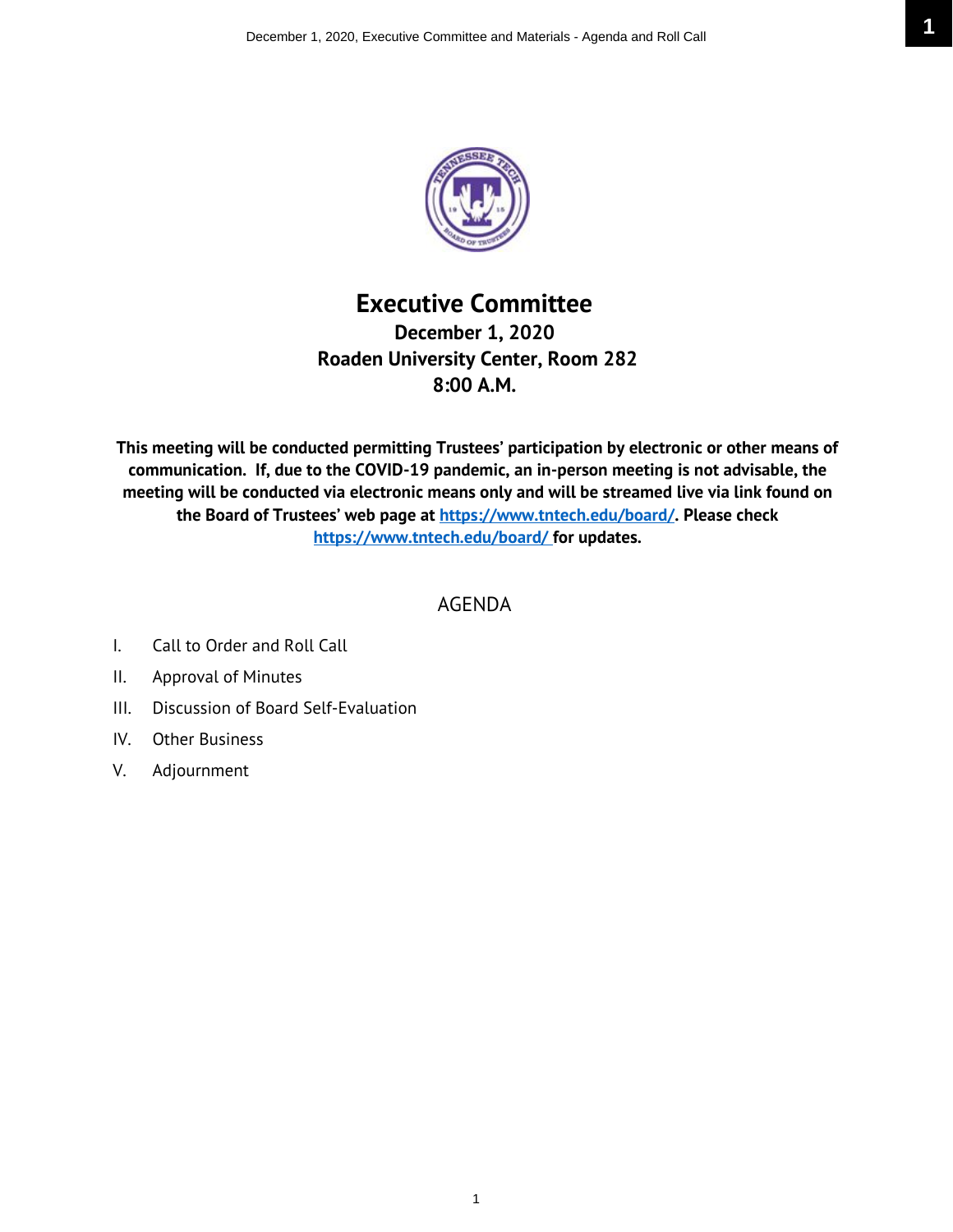

# **Executive Committee Meeting October 20, 2020 Meeting via teleconference and streamed live on the Board's website**

## **MINUTES**

#### **AGENDA ITEM 1—CALL TO ORDER AND ROLL CALL**

The Tennessee Tech Board of Trustees Executive Committee met on October 20, 2020, via teleconference. Chair Harper called the meeting to order at 1:36 p.m.

Chair Harper asked Lee Wray, Secretary, to call the roll. The following members participated by teleconference:

- Tom Jones
- Teresa Vanhooser
- Trudy Harper participated in person

Other Board members, Thomas Lynn and Johnny Stites, also participated in person and Board members, Daniel Hines, Sally Pardue, Rhedona Rose, and Barry Wilmore, participated by teleconference.

Participating Trustees confirmed that they could simultaneously hear and speak to the Board members, that they were the only person present in the location from which they were calling – with the exception of Tom Jones who was calling from a lobby but wearing headphones so that he could not be heard by others around him - and that they received the Board materials in advance of the meeting.

The meeting was streamed live on the Board's website.

#### **AGENDA ITEM 2—DETERMINATION OF NECESSITY**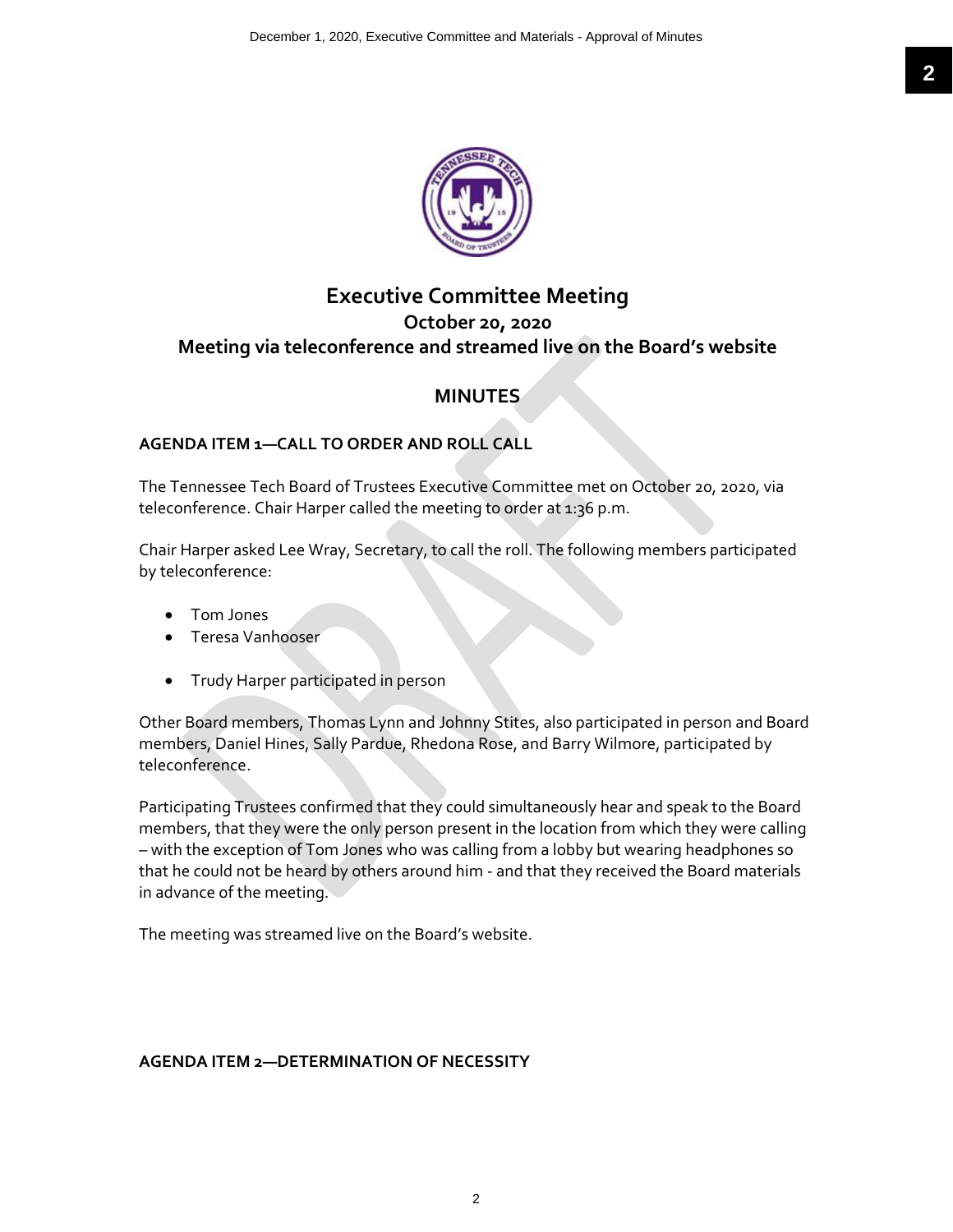Chair Harper stated that pursuant to Tennessee Code Annotated Section § 8-44-108(b)(3), "[i}f a physical quorum is not present at the location of a meeting of a governing body, then in order for a quorum of members to participate by electronic or other means of communication, the governing body must make a determination that a necessity exists."

The following facts and circumstances necessitated a meeting by electronic means because a physical quorum was not present:

- 1. The Board was required to consider the important and time-sensitive matter of appointing a new General Counsel.
- 2. The Board needed to meet via teleconference in recognition of the need to act on this important matter, in recognition of the need to limit personal contact during the COVID-19 pandemic and in keeping with Executive Order 63 related to the pandemic.
- 3. These facts and circumstances necessitated a meeting without a quorum physically present.

Tom Jones moved that the necessity existed to hold the Executive Committee meeting via teleconference without a quorum physically present. Teresa Vanhooser seconded the motion. With an opportunity for further discussion and there being none, Mr. Wray called a roll call vote. The motion carried unanimously.

#### **AGENDA ITEM 3—APPROVAL OF MINUTES**

Ms. Vanhooser moved to approve the September 29, 2020, meeting minutes. Mr. Jones seconded the motion. With an opportunity for further discussion and there being none, Mr. Wray called a roll call vote. The motion carried unanimously.

#### **AGENDA ITEM 4—APPROVAL OF APPOINTMENT OF GENERAL COUNSEL**

Chair Harper stated that the President requested the Executive Committee approve the appointment of Mr. Troy Perdue to the position of General Counsel.

President Oldham stated that it was his honor to make this recommendation to the Executive Committee for Mr. Perdue to join Tennessee Tech as General Counsel. He stated that this appointment was following the retirement of Kae Carpenter who served as both General Counsel and Board Secretary. In the transition, the decision was made to shift the Board Secretary duties to Mr. Lee Wray who will continue as Board Secretary. Mr. Perdue will be joining as General Counsel but will also serve the Board of Trustees as General Legal Counsel. Mr. Perdue has twenty years of experience as an attorney, with half of that in private practice but, most notably, the past ten years of his experience have been in higher education law, mostly in the state of Tennessee. He has extensive experience in higher education in Tennessee which will make him valuable to Tennessee Tech and the Board.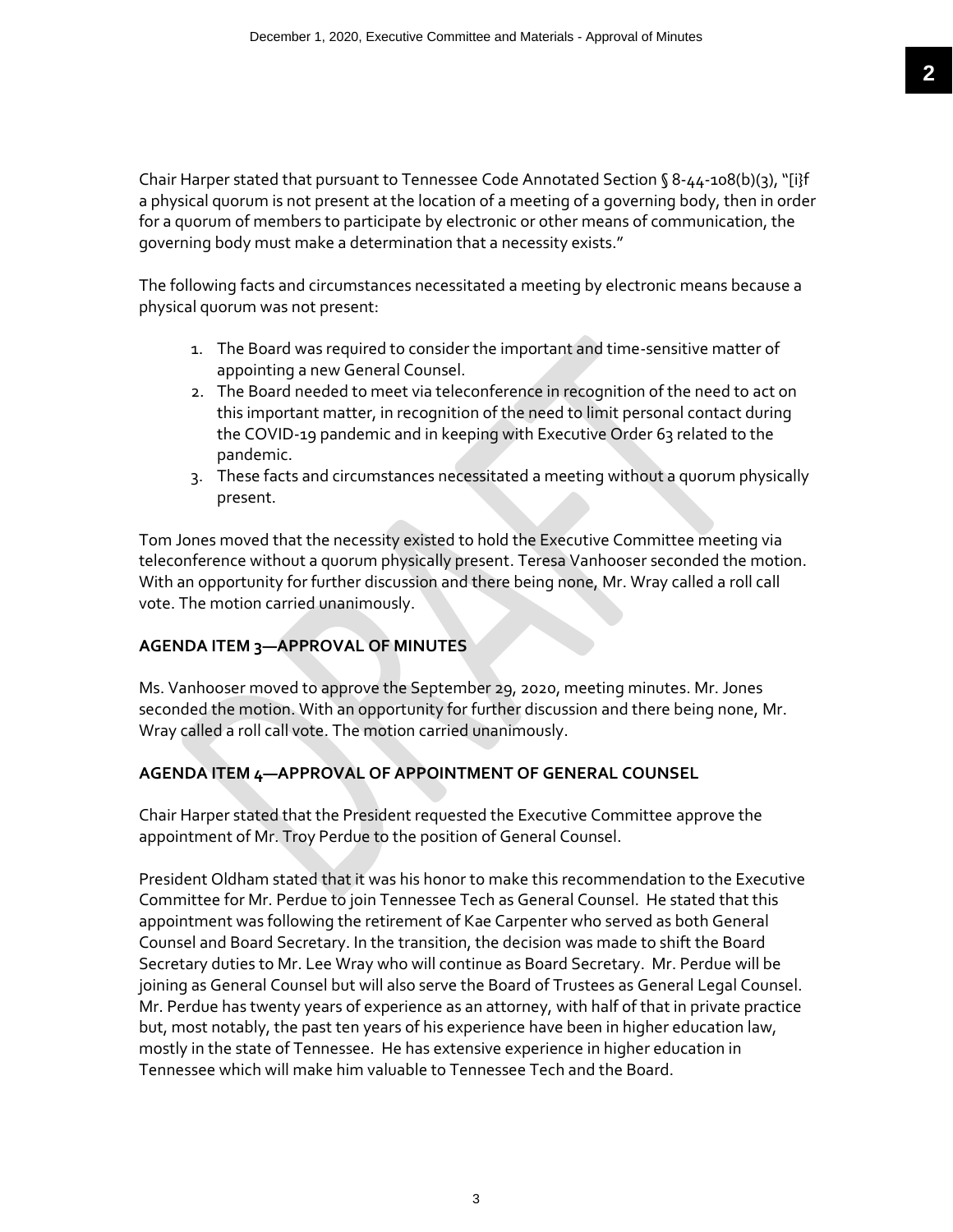Mr. Perdue stated that he is excited about the opportunity to serve Tennessee Tech as General Counsel.

President Oldham confirmed that Mr. Perdue would be participating in Board meetings and available to advise the Board as needs arose.

Mr. Jones moved to approve the President's request to appoint Mr. Troy Perdue to the position of General Counsel. Ms. Vanhooser seconded the motion.

With an opportunity for further discussion and there being none, Mr. Wray called a roll call vote. The motion carried unanimously.

Mr. Perdue thanked everyone for their consideration and their welcome.

#### **AGENDA ITEM 8—ADJOURNMENT**

\*

With there being no other business, Chair Harper adjourned the meeting at 1:49 p.m.

Approved,

Board Secretary

 $\overline{\phantom{a}}$  ,  $\overline{\phantom{a}}$  ,  $\overline{\phantom{a}}$  ,  $\overline{\phantom{a}}$  ,  $\overline{\phantom{a}}$  ,  $\overline{\phantom{a}}$  ,  $\overline{\phantom{a}}$  ,  $\overline{\phantom{a}}$  ,  $\overline{\phantom{a}}$  ,  $\overline{\phantom{a}}$  ,  $\overline{\phantom{a}}$  ,  $\overline{\phantom{a}}$  ,  $\overline{\phantom{a}}$  ,  $\overline{\phantom{a}}$  ,  $\overline{\phantom{a}}$  ,  $\overline{\phantom{a}}$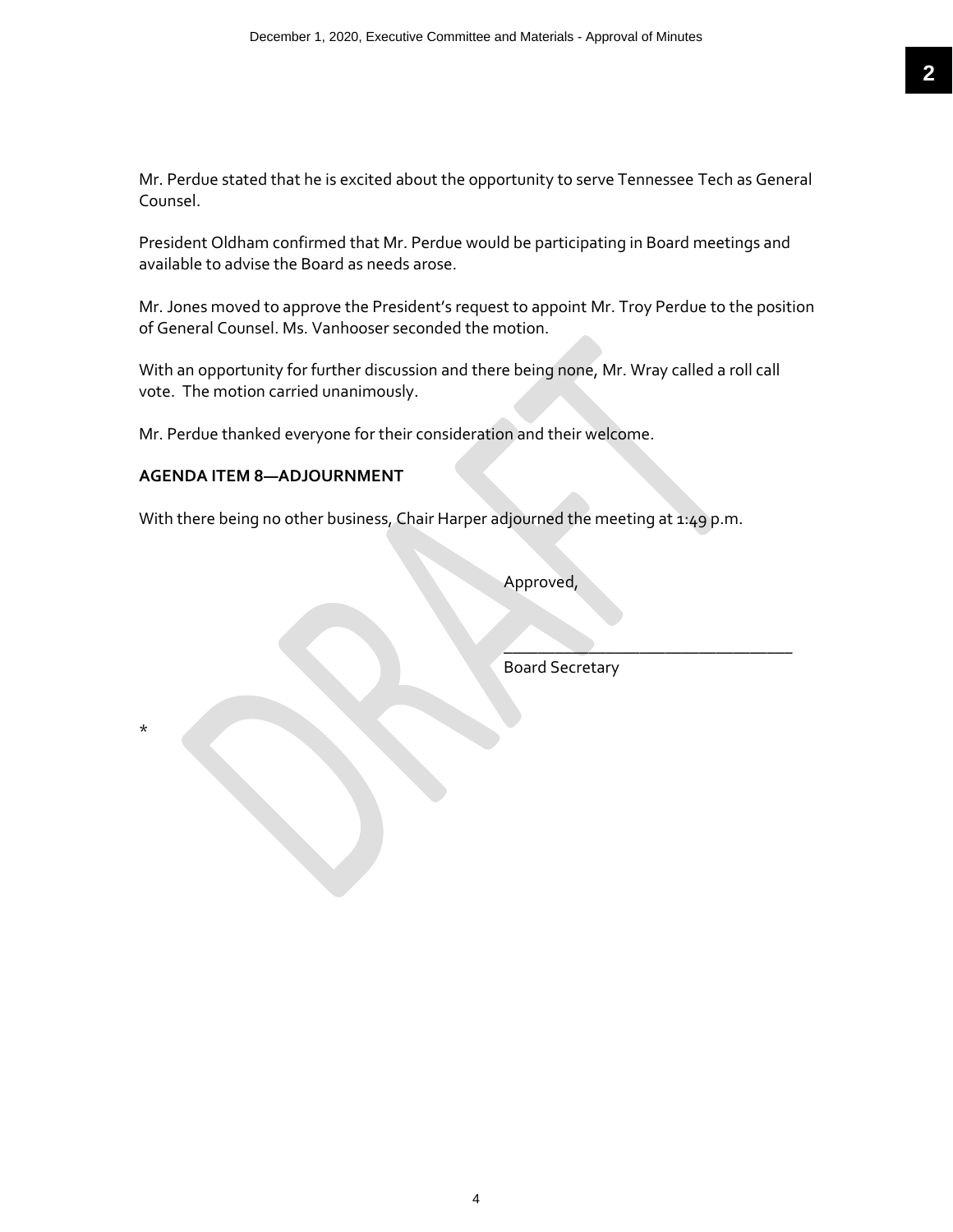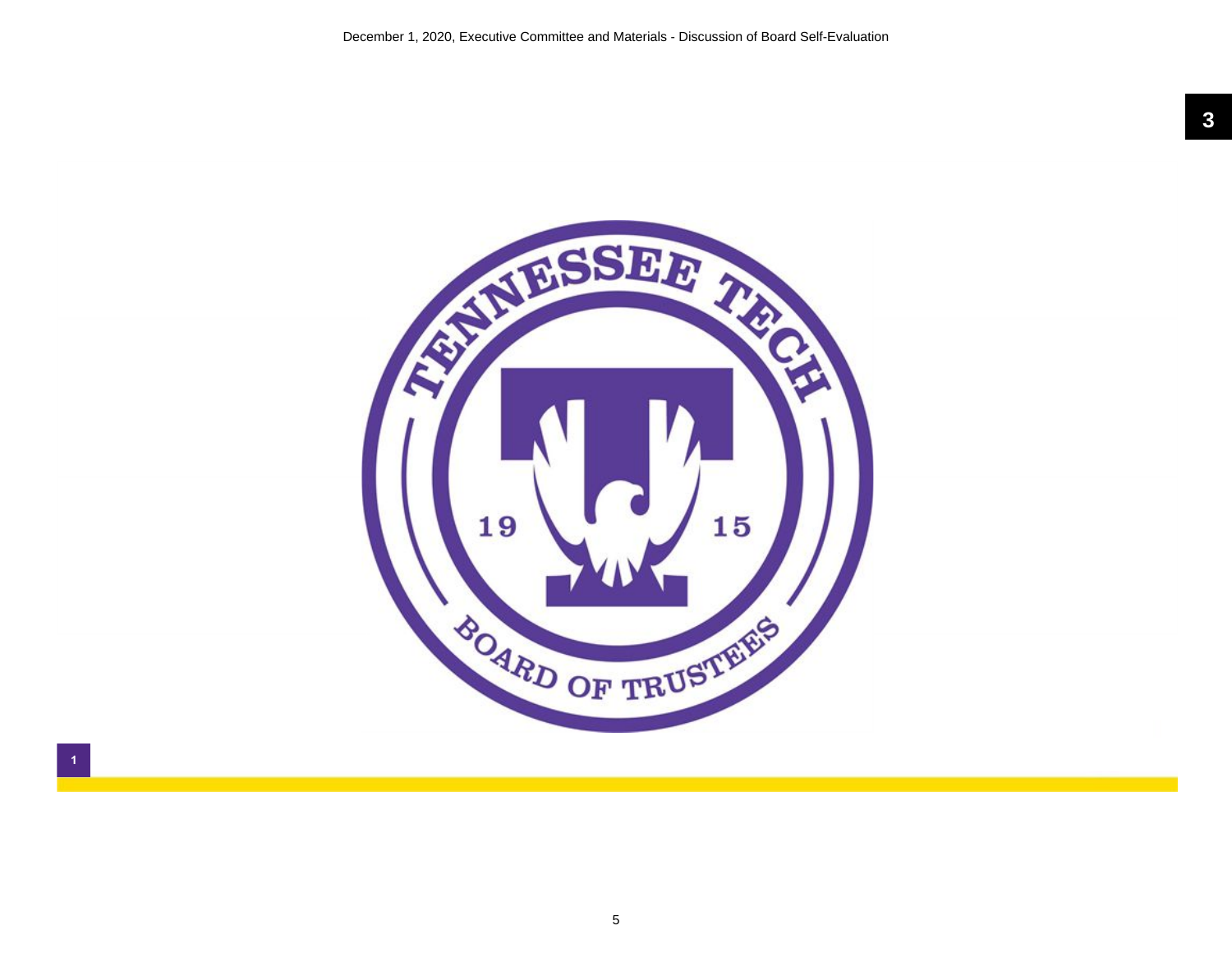

# Major Take-Aways from the TTU Board Self-Evaluation Fall 2020

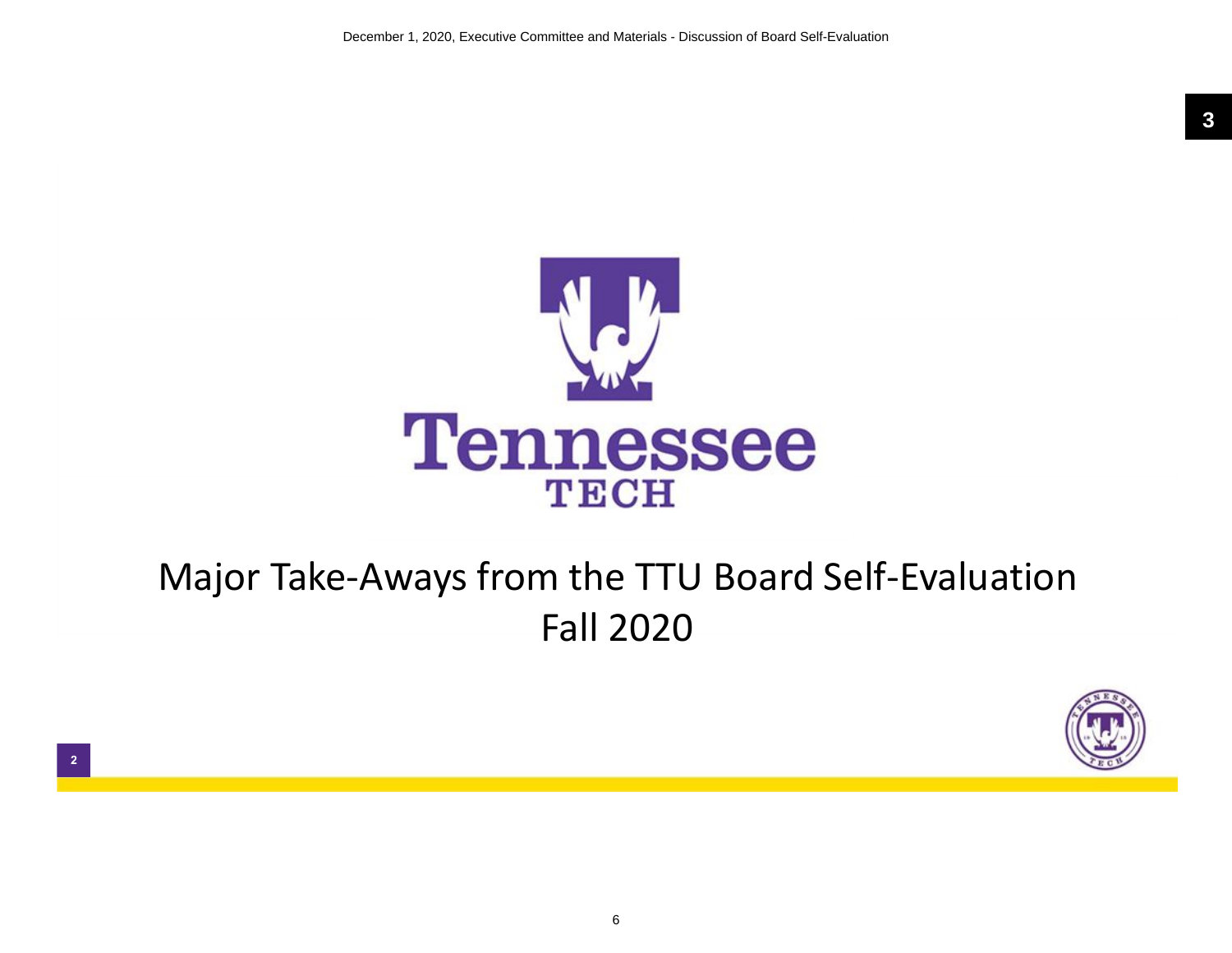Our Board has matured and we should now be ready to provide more visionary (long-term) leadership. van Board has matured and we should now be<br>Ady to provide more visionary (long-term)<br>Adership.<br>• The President strongly agrees with this message.<br>• Board Secretary Wray will survey the Boards of the other<br>LGI's and other p • Board has matured and we should now be<br>ady to provide more visionary (long-term)<br>adership.<br>• The President strongly agrees with this message.<br>• Board Secretary Wray will survey the Boards of the other<br>LGI's and other pee Friedright and we should now be<br>ady to provide more visionary (long-term)<br>adership.<br>• The President strongly agrees with this message.<br>• Board Secretary Wray will survey the Boards of the other<br>LGI's and other peer institu

 $3<sup>th</sup>$  and  $3<sup>th</sup>$  and  $3<sup>th</sup>$  and  $3<sup>th</sup>$  and  $3<sup>th</sup>$ 

- LGI's and other peer institutions to determine how they achieve this.
- retreat-style meeting may be most appropriate for this.

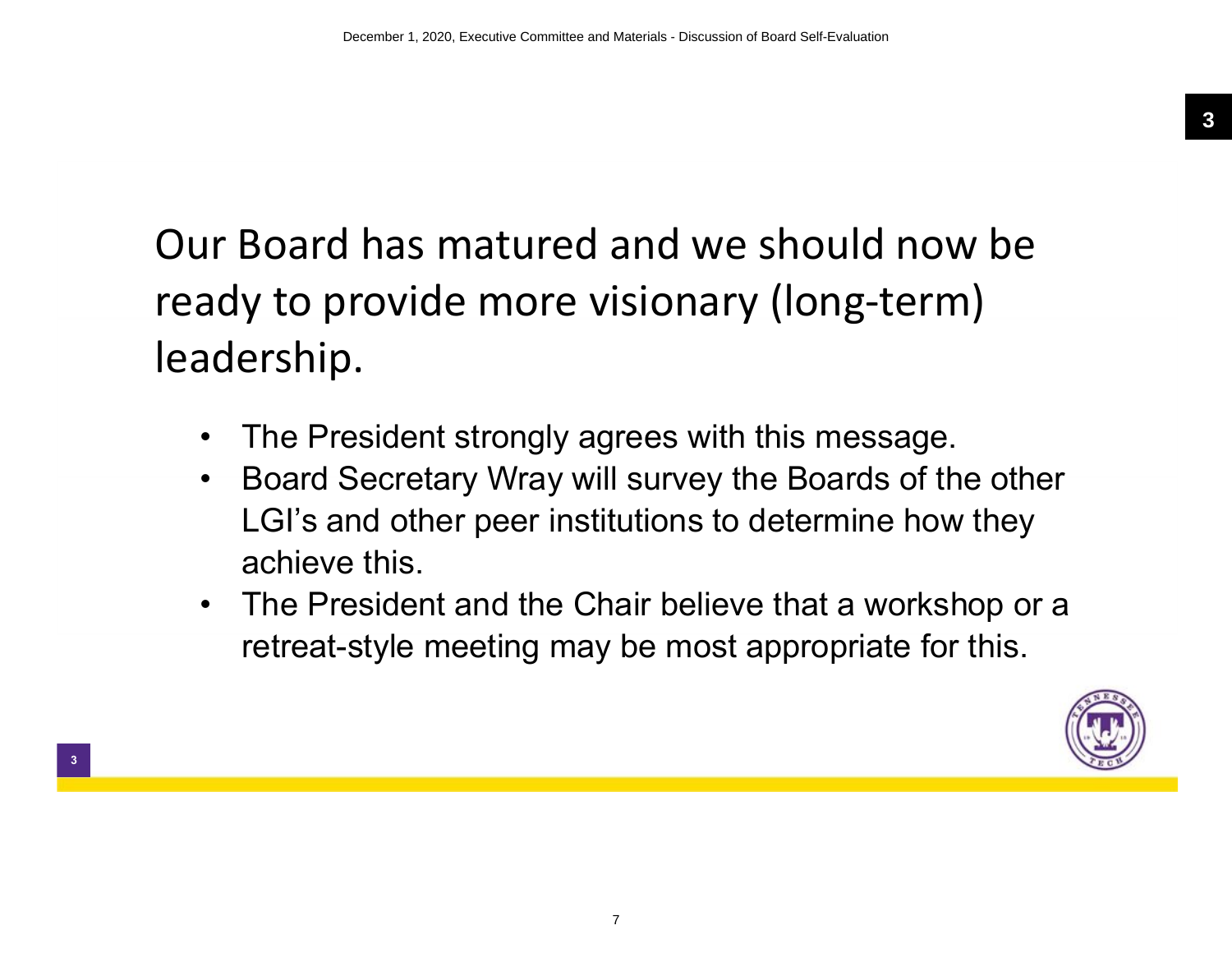We should consider "best practices" of the other LGI's and other peer institutions with longer histories, especially with respect to committee structures.

• Board Secretary Wray has already started a review of this topic with the other LGI's, and he will expand his review to include peer institutions.



 $4 \pm 4$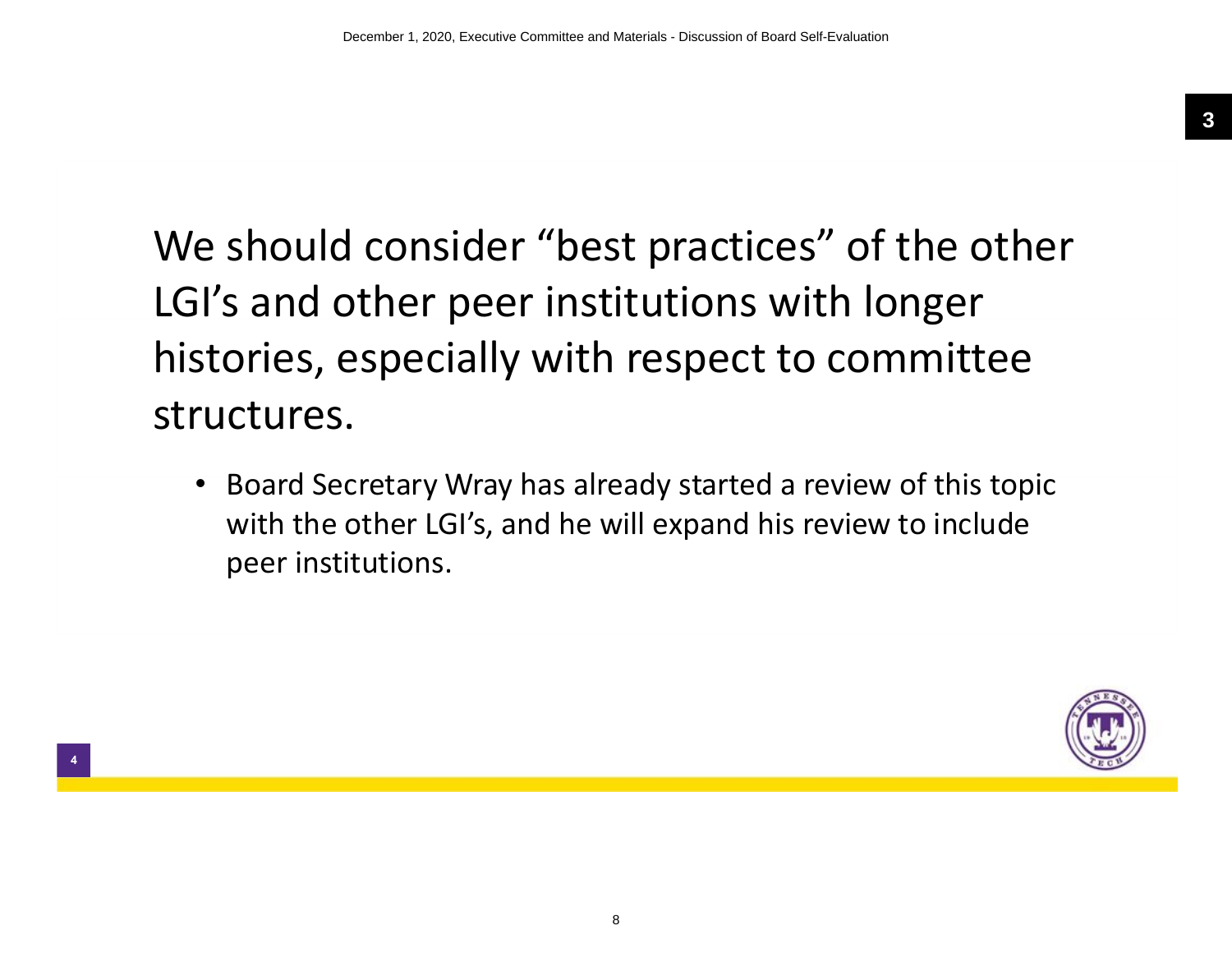The Board wants to have a clearer understanding of specific goals and plans for the University, and we want to see how we are measuring up against those goals.

- Board Secretary Wray has already started a review of this topic with the other LGI's, and he will expand his review to include peer institutions.
- The President and each of his major units should consider and report to the Board on "how success is measured" in each of their respective areas (e.g., metrics, goals).
- The President should then be prepared to report to the Board on the measurement of success of each of the University's major units at least annually (and more often for the major units of Finance and Academics).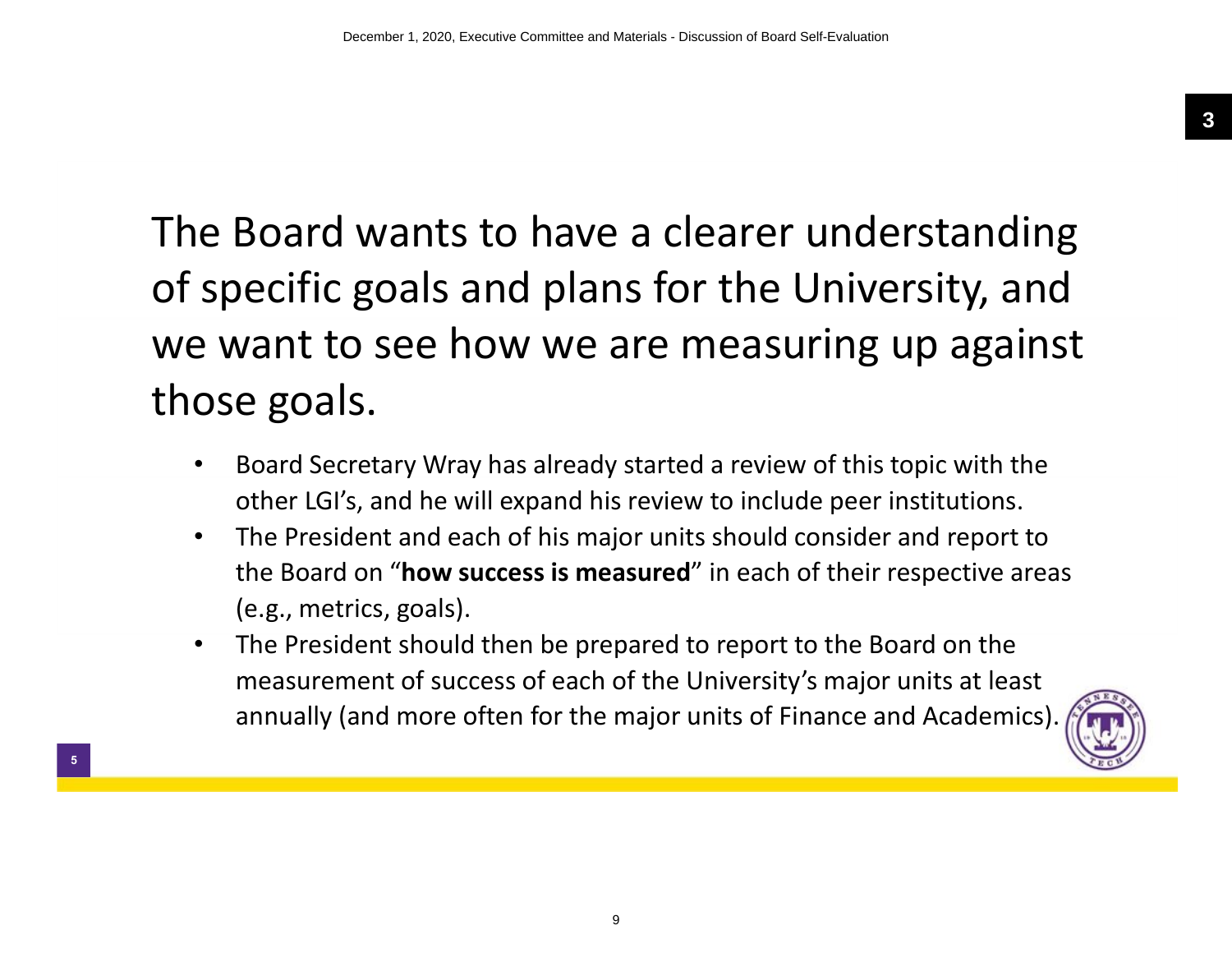The Board would like to hear brief but frequent reminders about the role of the Board, with a focus on governance vs. management.

• Board Secretary Wray will prepare this, and we will plan to add this to one or more Board meetings each year.

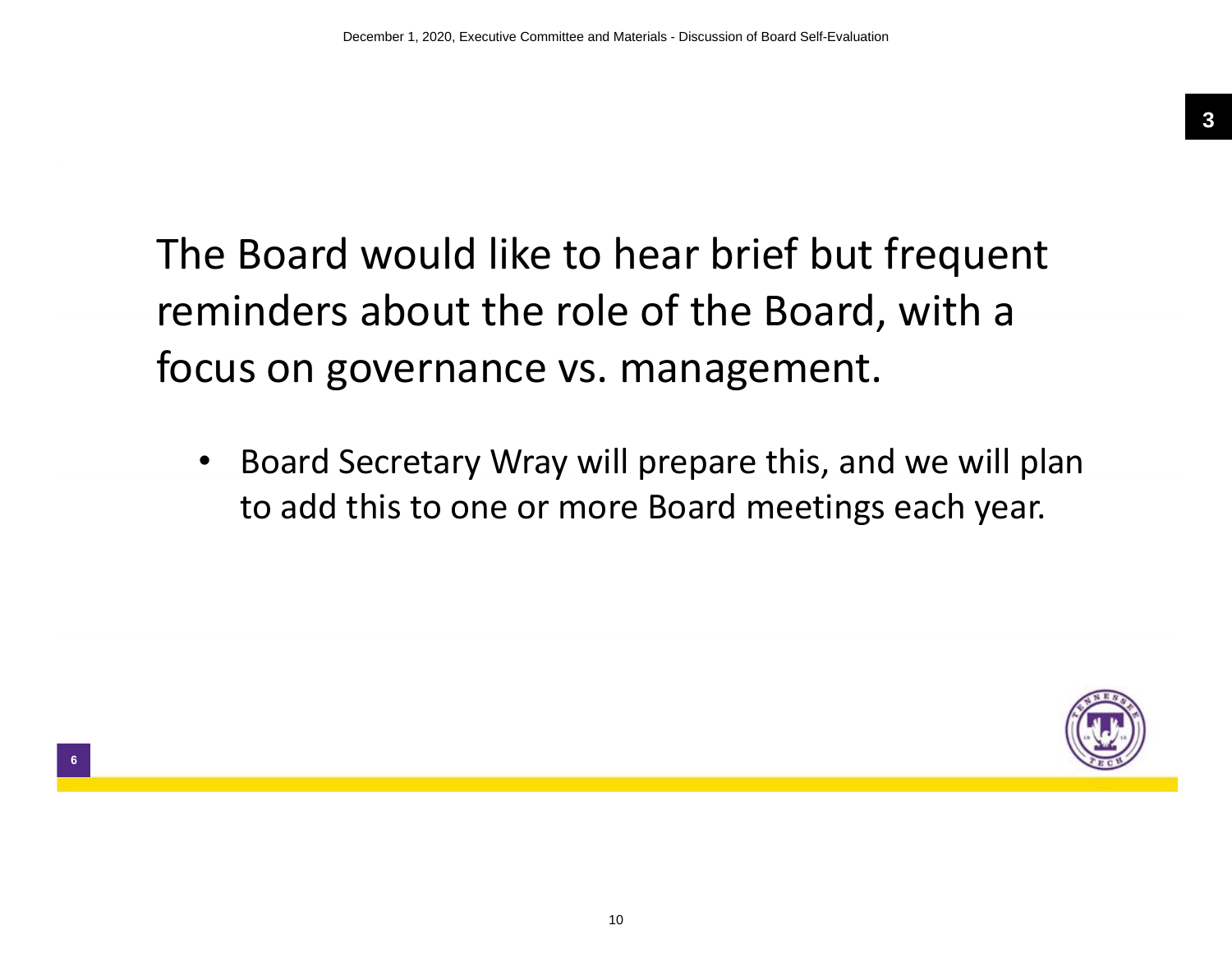The schedule for TTU Board meetings has historically been set without specific regard to the campus calendar and/or the state budget calendar. Information shared with the Board might be more timely and relevant if the calendar for Board meetings were adjusted somewhat.

• Board Secretary Wray is working with Dr. Stinson and others to consider adjustments to the schedule for TTU Board meetings.



**3**

 $7$  and  $7$  and  $7$  and  $7$  and  $7$  and  $7$  and  $7$  and  $7$  and  $7$  and  $7$  and  $7$  and  $7$  and  $7$  and  $7$  and  $7$  and  $7$  and  $7$  and  $7$  and  $7$  and  $7$  and  $7$  and  $7$  and  $7$  and  $7$  and  $7$  and  $7$  and  $7$  and  $7$  a